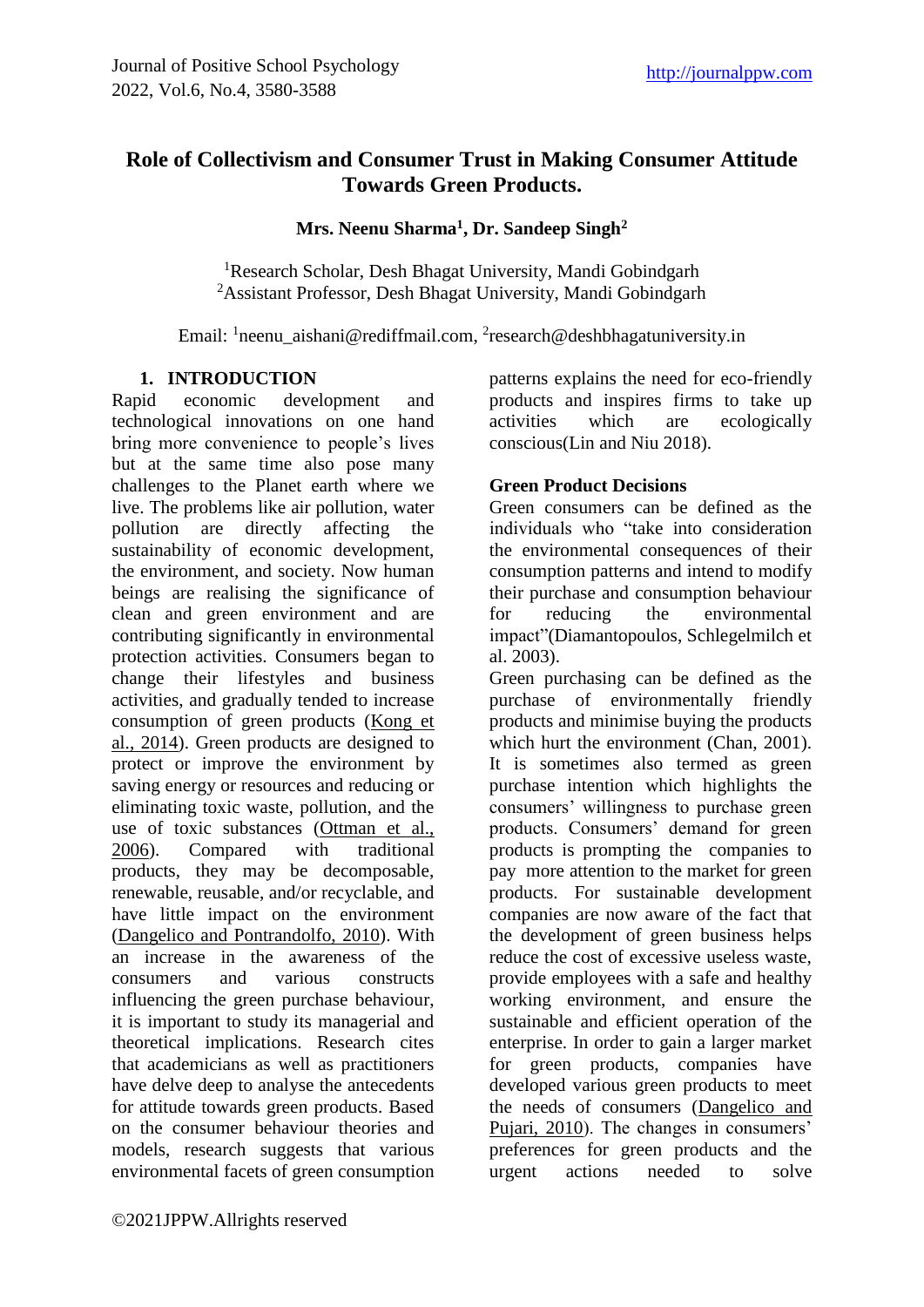environmental problems are driving companies to seek solutions to such problems. Therefore, many companies have begun to implement green production and marketing strategies to meet customer preferences to achieve long-term business profits [\(Dangelico and Vocalelli,](https://www.ncbi.nlm.nih.gov/pmc/articles/PMC8062720/#B30)  [2017;](https://www.ncbi.nlm.nih.gov/pmc/articles/PMC8062720/#B30) [Sana, 2020\)](https://www.ncbi.nlm.nih.gov/pmc/articles/PMC8062720/#B82).

## **Objective Of The Paper**

The main objective of this paper is to understand the green purchase decisions of consumers and to see the role of collectivism and consumer trust on the attitude of the consumers towards green products. This exploratory research discussed the concept of collectivism and consumer trust and its connection with consumer attitude. The following hypothesis are framed and examined in the study:

H1: *"*Collectivism has a positive association with Consumers' attitude towards green products"

H2: "Consumer trust has a positive association with Consumers' attitude towards green products"

### **2. RESEARCH METHODOLOGY**

Sampling and data collection: In this study random sampling method was adopted for gathering samples of 78 respondents from district Amritsar of Punjab State. The descriptive analysis is done which includes mean score, standard deviation, skewness and kurtosis of the responses. Primary data is collected through the structured questionnaire. All the statements used in the study are included after doing extensive literature review.

### **The Instrument And Measurement**

The research instrument used for this study is the questionnaire. This questionnaire consisted of closed-ended questions and was divided into two sections. In the first section, the profile of the respondent was developed. The second section concerned the determinants of green purchase intention. The determinants were consumer Trust towards green products and collectivism. Respondents were asked to indicate their level of agreement for each statement using a 7-point Likert scale anchored from "1-strongly disagree" to "7strongly disagree". Selecting the 7 points itemized scale was preferred since this 7 point scale enabled the respondents to show their stand comfortably and precisely.

### **Collectivism**

Collectivism is the conviction that focuses on the group-oriented goals, social hierarchies and cooperation (Widjojo & Yudianto, 2016). Collectivist people understand their obligations towards society and tend to be positively inclined towards society and maybe more inclined towards buying environmentally friendly products. The cultural norms shapes the values and beliefs of the customers and also plays a significant role in formulating their purchase decisions(Bolton et al., 2010). Collectivism represents how much the people are associated with the society as a group (Hofstede, 1980). The people in the collectivist culture have the values and beliefs to share their limited resources with members of their in-group or extended families and usually are inclined to undertake activities which help the society at large to grow and prosper. Social conformance leads to higher self-esteem and reduces the dissonance in an individual's mind and subsequently reinforces that society approves his decision. People who have been raised in collectivist societies usually tend to make decisions which are beneficial for society at large. In the study the collectivism is measured with the help of four statements. The descriptive analysis of responses collected from the consumers against the statements of collectivism is shown below: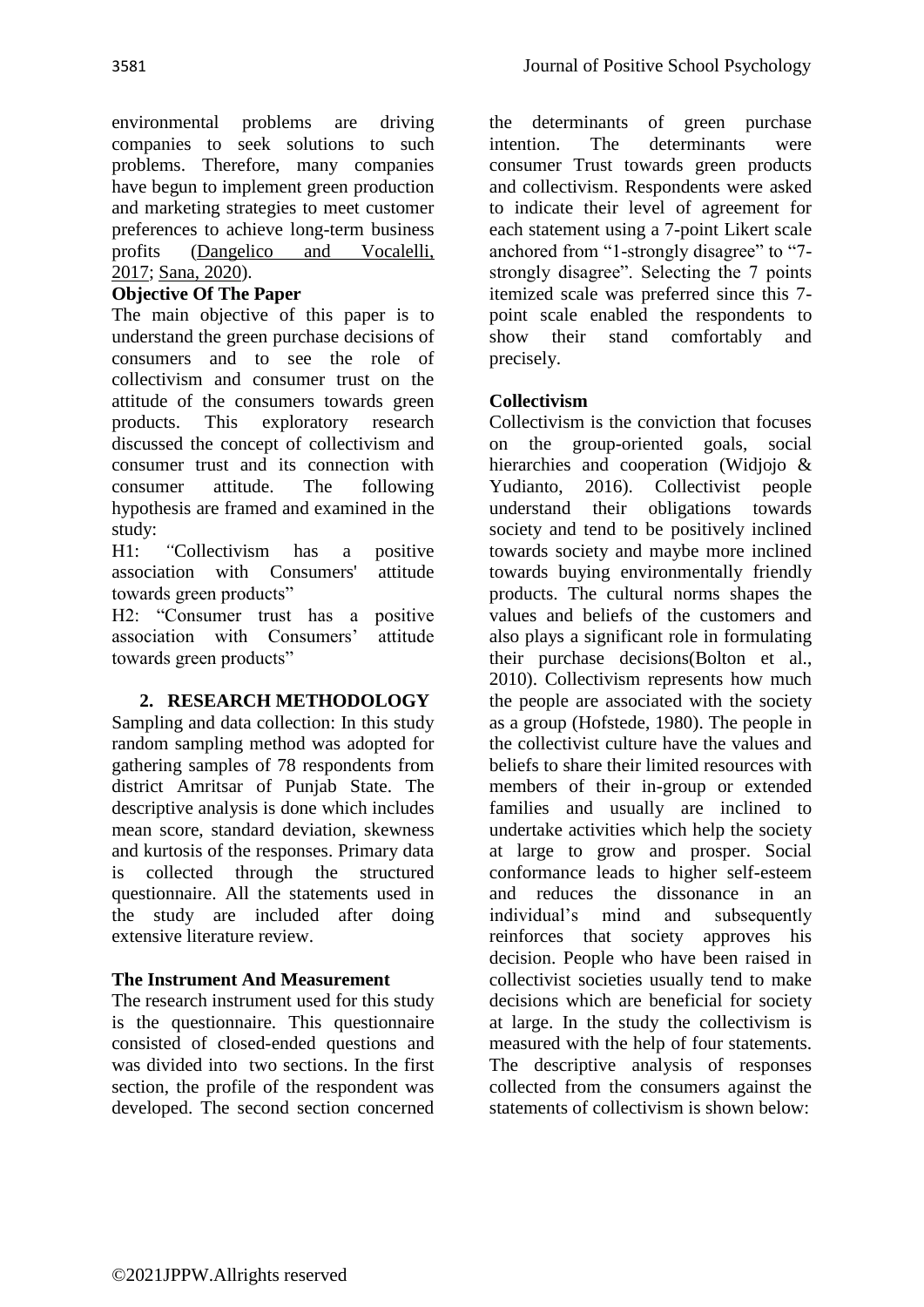| raole 1. Descriptive and your concent is the |      |           |                 |          |  |  |
|----------------------------------------------|------|-----------|-----------------|----------|--|--|
|                                              | Mean | Std.      | <b>Skewness</b> | Kurtosis |  |  |
|                                              |      | Deviation |                 |          |  |  |
| I respect the majority's wish                | 4.63 | 1.374     | 0.129           | $-0.699$ |  |  |
| I support my group, where they are right     | 4.76 | 1.513     | $-0.273$        | $-0.698$ |  |  |
| or wrong.                                    |      |           |                 |          |  |  |
| I respect decisions made by my group.        | 4.89 | 1.281     | $-0.189$        | $-0.641$ |  |  |
| I maintain harmony in my group.              | 4.80 | 1.376     | $-0.107$        | $-0.757$ |  |  |
|                                              |      |           |                 |          |  |  |

Table 1: Descriptive analysis- Collectivism



The results indicates that the customers are agree to a large extent that they respect decisions made by their group (mean score  $= 4.89$ ). The customers are social people and makes the efforts to maintain the frequency similar to the social groups. The customers also found to maintain harmony among the group with which they are associated with (mean sco0re  $=$  4.80). The customers pay respects to their groups and their decisions. The customers selected in the study also observed to support their groups in their actions and believes whether right or wrong (mean score =

4.76). The customers are also found to respect the wish of the majority (mean score  $= 4.63$ ). The standard deviation of the responses indicates that the consumers are having different believes on the different statements of collectivism. The skewness and the kurtosis of the responses are less than one indicating that the distribution of the responses is normal.

#### **Customer Trust**

The customer trust is playing an important role in buying the durable goods. It represents the confidence of the customers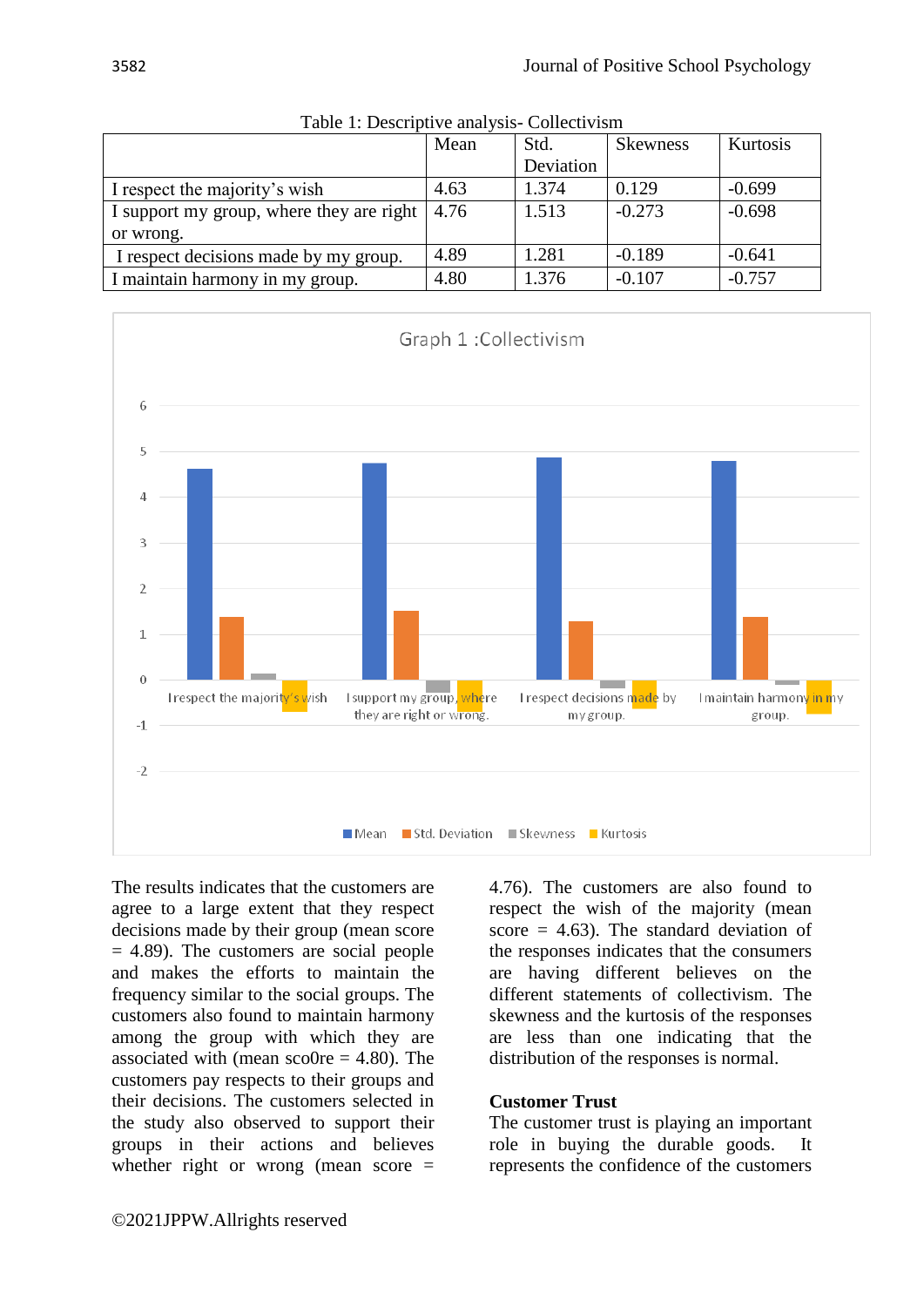on the products. The customer trust is a belief or perception towards the products where he has purchase intentions. In the study the customer trust is included in order to examine its impact on the customers attitude towards green products. The high customer trust lay lead to positive attitude towards the green products. In the study the customer trust is measured with the help of five statements. The descriptive analysis is applied in the study which includes the estimation of mean score, standard deviation, skewness and kurtosis. The results of descriptive analysis are shown below in table

|                                        | rable $\angle$ : Descriptive analysis- Customer trust |           |                 |          |  |  |  |
|----------------------------------------|-------------------------------------------------------|-----------|-----------------|----------|--|--|--|
|                                        | Mean                                                  | Std.      | <b>Skewness</b> | Kurtosis |  |  |  |
|                                        |                                                       | Deviation |                 |          |  |  |  |
|                                        | 4.36                                                  | 1.430     | 0.272           | $-0.476$ |  |  |  |
|                                        |                                                       |           |                 |          |  |  |  |
| feel that the<br>brand's<br>You        |                                                       |           |                 |          |  |  |  |
| environmental commitments<br>are       |                                                       |           |                 |          |  |  |  |
| generally reliable                     |                                                       |           |                 |          |  |  |  |
| feel<br>brand's<br>that<br>the<br>You  | 4.49                                                  | 1.301     | 0.403           | $-0.635$ |  |  |  |
| environmental commitments<br>are       |                                                       |           |                 |          |  |  |  |
| generally dependable                   |                                                       |           |                 |          |  |  |  |
|                                        | 4.58                                                  | 1.379     | 0.082           | $-0.562$ |  |  |  |
|                                        |                                                       |           |                 |          |  |  |  |
| this<br>feel that<br>brand's<br>you    |                                                       |           |                 |          |  |  |  |
| environmental<br>argument<br><i>is</i> |                                                       |           |                 |          |  |  |  |
| generally trustworthy                  |                                                       |           |                 |          |  |  |  |
| brand's<br>This<br>environmental       | 4.53                                                  | 1.351     | 0.126           | $-0.486$ |  |  |  |
| concern meets your expectations;       |                                                       |           |                 |          |  |  |  |
|                                        | 4.70                                                  | 1.255     | $-0.067$        | $-0.047$ |  |  |  |
|                                        |                                                       |           |                 |          |  |  |  |
| This brand keeps promises and          |                                                       |           |                 |          |  |  |  |
| commitments for environmental          |                                                       |           |                 |          |  |  |  |
| protection.                            |                                                       |           |                 |          |  |  |  |
|                                        |                                                       |           |                 |          |  |  |  |

Table 2 : Descriptive analysis- Customer trust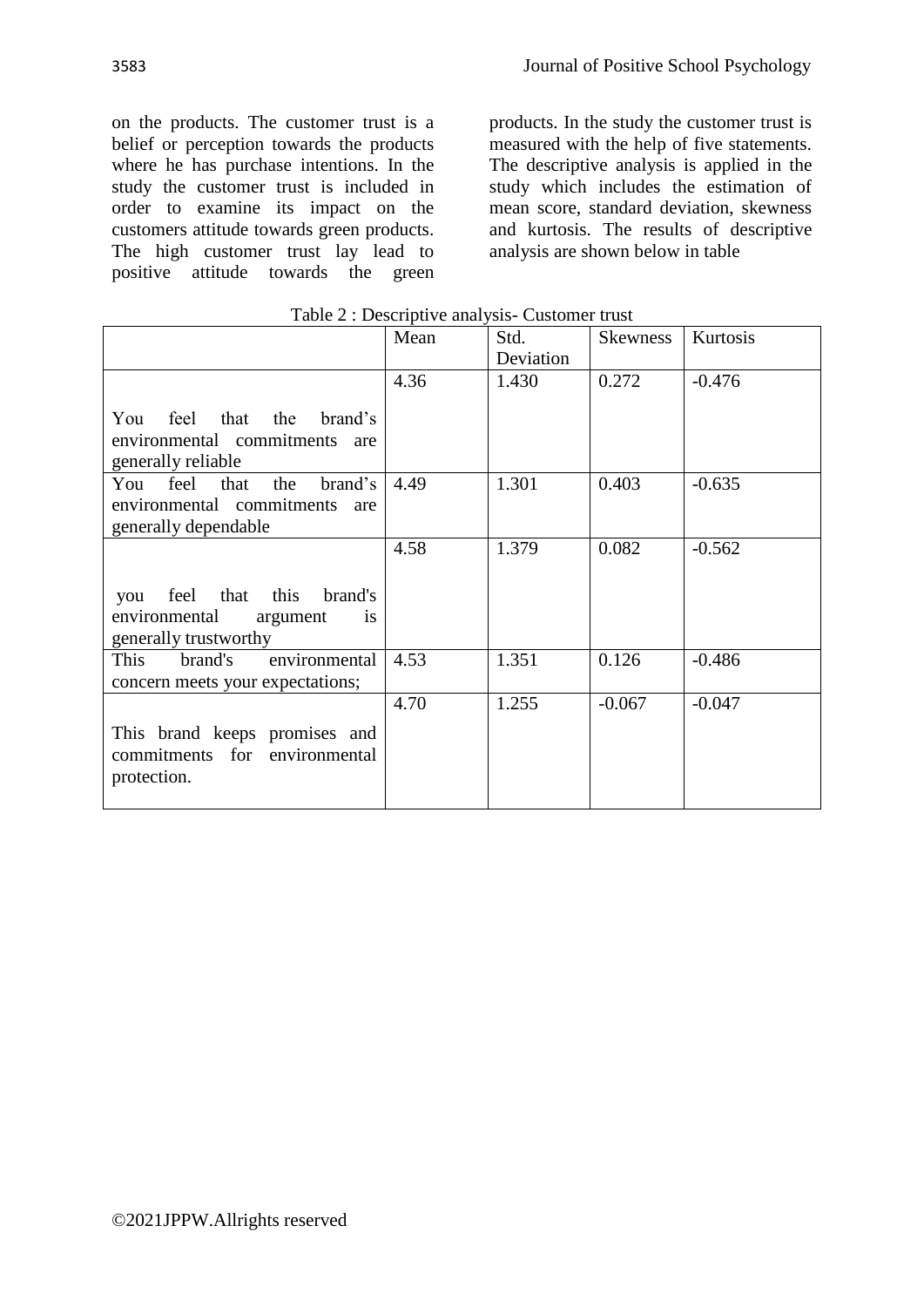

The results reported that the customers have more trust towards green products. The customers believe that the brands which are offering green products will also keep their promises and commitments for the environment protection (mean score  $=4.70$ ). This indicates that the customers have faith on the promises made by the good branded companies about the green products that they offered. The customers found to have faith on the brand's environmental argument that it is generally trustworthy (mean score  $= 4.58$ ). The customers agree that the brand's environmental concern meets their expectations (mean score  $= 4.53$ ). The customers agree that the brand's environmental commitments are generally dependable (mean score  $= 4.49$ ) and the brand's environmental commitments are generally reliable (mean score  $=$  4.36). The standard deviation of the responses indicates that the consumers are having different believes on the different statements of trust. The skewness and the kurtosis of the responses are less than one indicating that the distribution of the responses is normal.

As a socially responsible consumer, the green consumer "takesinto account the public consequences of his or her private consumption and attempts to use his or her purchasing power to bring about social change" [\(Moisander, 2007\)](https://www.sciencedirect.com/science/article/pii/S2306774815000034#bib0305). Trust can be defined " when one party has confidence in another party's reliability and integrity"(Morgan & Hunt, 1994).Collectivism can be defined as "the degree to which people in a society are integrated into groups"(Hofstede, 1980). Lobo &Greenland (2017) states that collectivist societies have a stronger desire to buy environmentally friendly productsThe people in the collectivist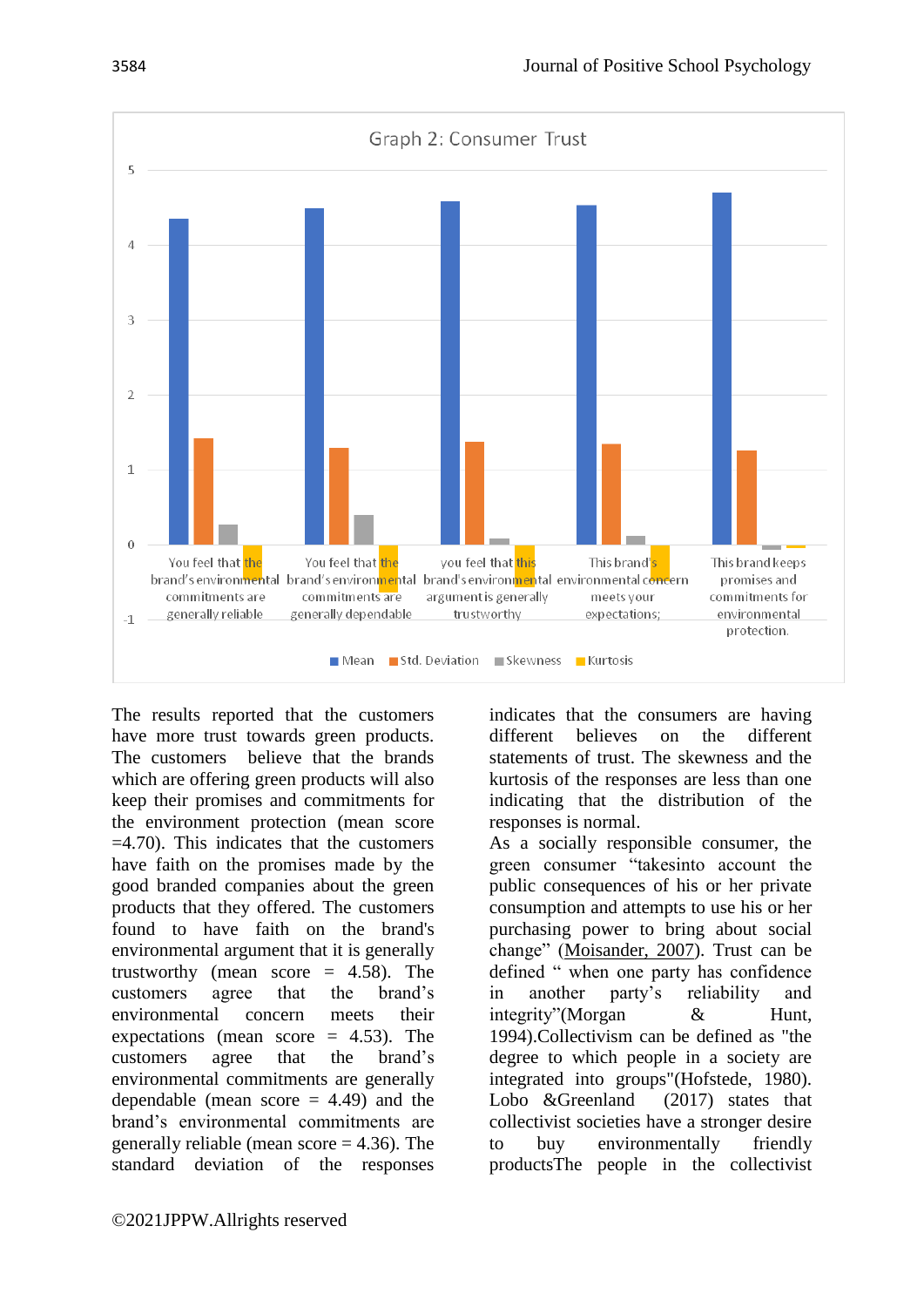culture have the values and beliefs to share their limited resources with members of their in-group or extended families and usually are inclined to undertake activities which help the society at large to grow and prosper.

## **3. Analysis and Conclusions**

The purpose of this study is to explore small sample data on the determinants of green purchase attitude. The data were collected during the pilot test. The validity and reliability of the instrument were assessed in preparation for the large scale study. The managerial implication of the variables will be mentioned in the actual study.

The results of the study provide interesting insights about the role of consumer Trust and Collectivism on the attitude of consumers towards green products. Earlier research suggests that social influence affects green attitudes and consumption (Chan, 2000; Haanpaa, 2007; Kalafatis et al., 1999; Kim and Chung, 2011; Lee, 2008; Phau and Ong, 2007. An interesting insight from the research is the impact of collectivism on general environmentally responsible behavior. The human beings are very much interested in protecting the environment for the present and future generations and that's why they have inclination towards green products.. The study also throws light on the fact that people are very much influenced by their friends and co-workers and buy the green products only if those brands and products are being used by them. The customers believe that the brands which are offering green products will also keep their promises and commitments for the environment protection.

## **Limitations**

There is limited research on environmental friendly attitudes and behaviour related to green products. This is upcoming area as companies are taking steps to reduce carbon emission and investing in green technologies. They are trying to spread awareness about green practices.

Understanding attitude of consumers towards green products can help them in positioning green product lines. However, there are few limitations related to the present study. The research focuses only on two factors i.e. Collectivism and consumer Trust in making attitude towards green products. However there are many more factors that influence the attitude of consumers toward green products and those factors could not be taken up in this study due to paucity of time and resources.

### **4. REFERENCES**

- 1. Abowitz, D., & Toole, T. (2009). Mixed method research: Fundamental issues of design, validity, and reliability in construction research. Journal of Construction Engineering and Management, *136*(1), 108-116.
- 2. Alsmadi, S. (2007). "Green marketing and the concern over the environment: measuring environmental consciousness of Jordanian consumers." Journal of Promotion Management *13*(3-4), 339-361.
- 3. Ajzen, I. (1991). The theory of planned behaviour. *Organizational Behavior and Human Decision Processes, 50*, 179-211.
- 4. Ajzen, I., & Fishbein, M. (1980). *Understanding Attitudes and Predicting Social Behavior.* Englewood Cliffs, NJ.: Prentice-Hall.
- 5. Arvola, A., Vassallo, M., Dean, M., Lampila, P., Saba, A., Lähteenmäki, L., & Shepherd, R. (2008). Predicting intentions to purchase organic food: The role of affective and moral attitudes in the Theory of Planned Behaviour. *Appetite, 50*((2- 3)), 443-454.
- 6. Biel, A., & Dahlstrand, U. (2005). Values and habits: a dual-process model. *Environment, information and consumer behaviour*, 33.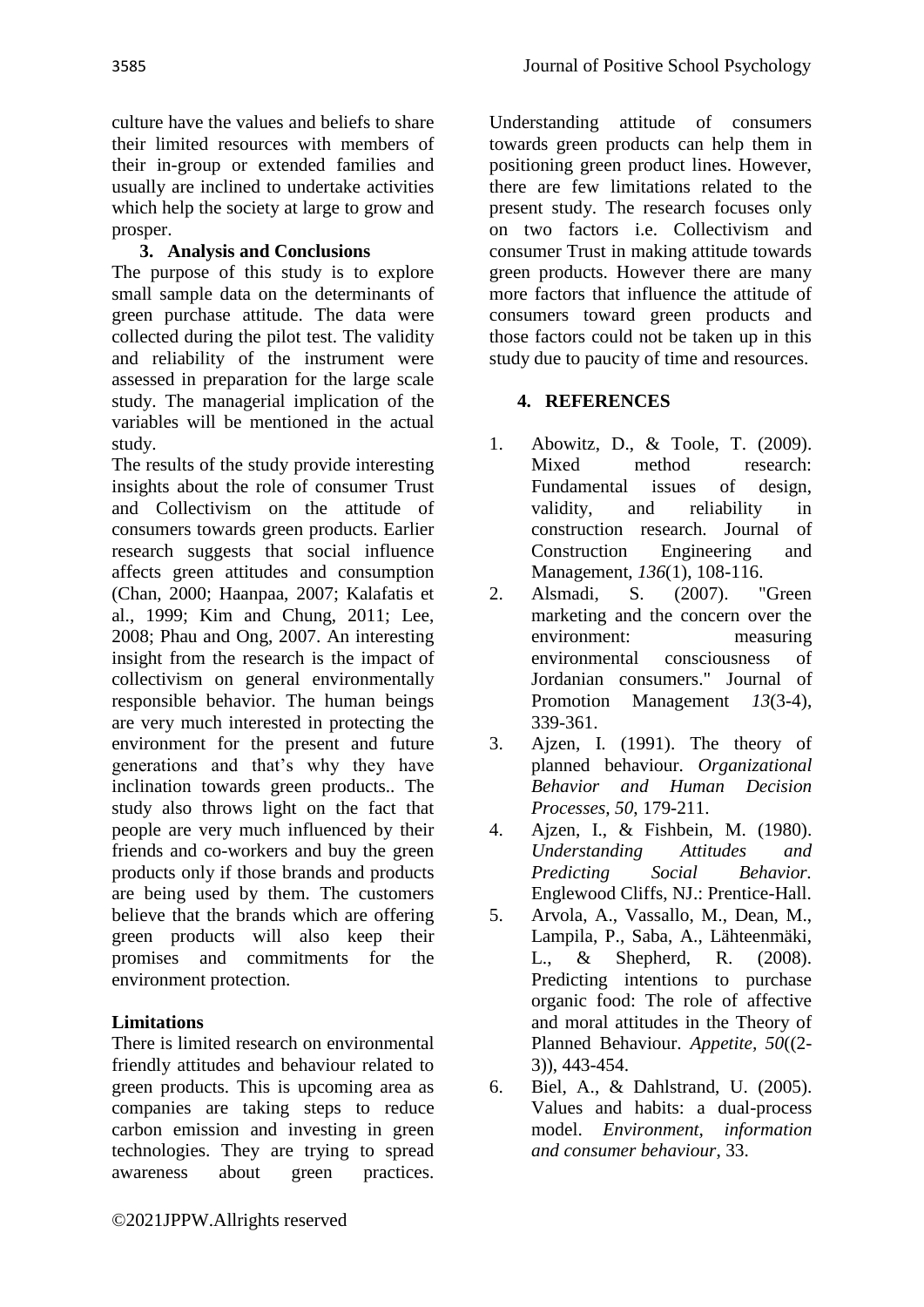- 7. Bowen, N., & Guo, S. (2011). *Structural equation modeling.* Oxford: Oxford University Press.
- 8. Brécard, D., Hlaimi, B., Lucas, S., Perraudeau, Y., & Salladarré, F. (2009). Determinants of demand for green products: An application to eco-label demand for fish in Europe. *Ecological Economics, 69*(1), 115- 125.
- 9. Carrigan, M., Marinova, S., Szmigin, I., Gurău, C., & Ranchhod, A. (2005). International green marketing. *International marketing review.*
- 10. Chakrabarti, S. (2010). Factors influencing organic food purchase in India – expert survey insights. *British Food Journal, 112*(8), 902-915.
- 11. Chan, R. (2001). Determinants of Chinese Consumer Green Purchase Behaviour. *Psychology of Marketing, 18*(4), 389-413.
- 12. Cheah, I., & Phau, I. (2011). Attitudes towards environmentally friendly products: The influence of eco-literacy, interpersonal influence and value orientation. *Marketing Intelligence & Planning, 29*(5), 452- 472.
- 13. Davies, J., Foxall, G., & Pallister, J. (2002). Beyond the intention– behaviour mythology: an integrated model of recycling. *Marketing Theory, 2*(1), 29-113.
- 14. Diamantopoulos, A., et al. (2003). "Can socio-demographics still play a role in profiling green consumers? A review of the evidence and an empirical investigation." Journal of Business Research *58*(6), 465-480.
- 15. Gadenne, D., Sharma, B., Kerr, D., & Smith, T. (2011). The influence of consumers' environmental beliefs and attitudes on energy-saving behaviours. *Energy Policy, 39*(12), 7684-7694.
- 16. García-Rosell, J., & Moisander, J. (2007). Ethical dimensions of

sustainable marketing: A consumer policy perspective. *ACR European Advances., 8*, 210-215.

- 17. Garcı´a-Gallego, A. and N. Georgantzı´s (2011). "Good and bad increases in ecological awareness: environmental differentiation revisited"." Strategic Behavior and the Environment *1*, 71-88.
- 18. Griskevicius, V., Tybur, J., & Van den Bergh, B. (2010). Going green to be seen: status, reputation, and conspicuous conservation. *Journal of personality and social psychology, 98*(3), 392.
- 19. Gurău, C. and A. Ranchhod (2005). " International green marketing: A comparative study of British and Romanian firms." International Marketing Review *22*(5), 547-581.
- 20. Harrington, D. (2009). *Confirmatory factor analysis.* London: Oxford University Press.
- 21. UNISDR. (2018). *Annual Report.* Geneva: UNISDR.
- 22. Johnson, R. B., & Onwuegbuzie, A. J. (2004). Mixed Methods Research: A Research Paradigm Whose Time Has Come. *Educational Researcher*, 14-26.
- 23. Joshi, Y., & Rahman, Z. (2015). Factors affecting green purchase behaviour and future research directions. *International Strategic management review, 3*((1-2)), 128- 143.
- 24. Kumar, P., & Ghodeswar, B. (2015). Factors affecting consumers' green product purchase decisions. *Marketing Intelligence & Planning, 33*(3), 330-347.
- 25. Lee, K.-W., Tsai, M.-T., & Lanting, M. (2011). From marketplace to marketspace: Investigating the consumer switch to online banking. *Electron. Commer. Res. Appl., 10*(1), 115-125.
- 26. Lin, S. T. and H. J. Niu (2018). "Green consumption: Environmental knowledge, environmental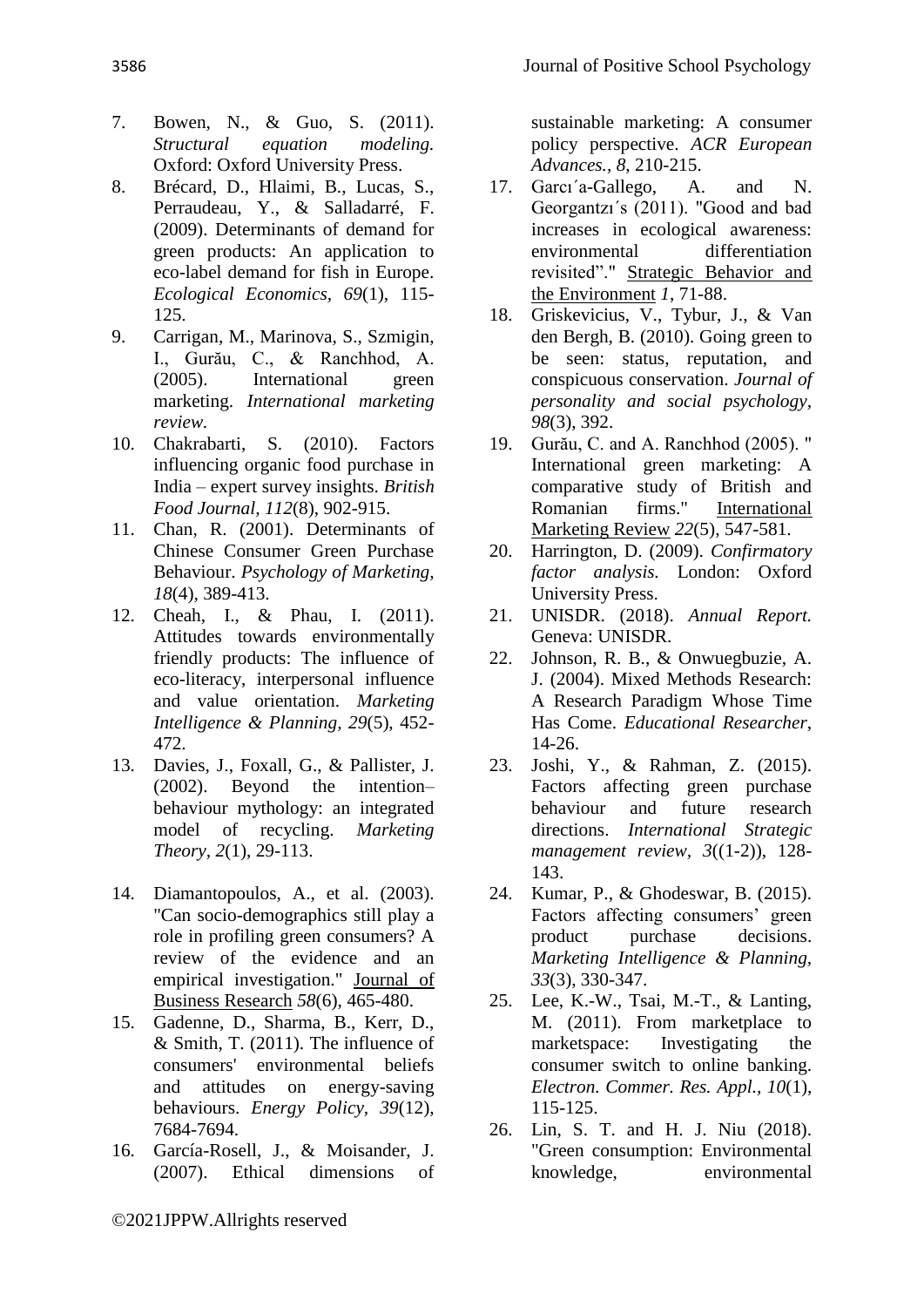consciousness, social norms, and purchasing behavior." Business Strategy and the Environment, *27*(8), 1679-1688.

- 27. Moisander, J. (2007). Motivational complexity of green consumerism. *International journal of consumer studies, 31*(4), 404-409.
- 28. Paladino, A. and J. Baggiere (2008). "Are we 'green'? An empirical investigation of renewable electricity consumption. ." European Advances in Consumer Research, *8*(1), 340- 341.
- 29. Phipps, M., Ozanne, L., Luchs, S., Subrahmanyan, S., Kapitan, J., & Catlin, T. W. (2013). Understanding the inherent complexity of sustainable consumption: A social cognitive framework. *Journal of Business Research, 66*(8), 1227- 1234.
- 30. Poddar, A., Donthu, N., & Wei, Y. (2009). Web site customer orientations, Web site quality, and purchase intentions: The role of Web site personality. *Journal of Business Research, 62*(4), 441-450.
- 31. Porter, M., & Van der Linde, C. (1995). Toward a new conception of the environment-competitiveness relationship. *Journal of economic perspectives, 9*(4), 97-118.
- 32. Rahbar, E., & Abdul Wahid, N. (2011). Investigation of green marketing tools' effect on consumers' purchase behavior. *Business strategy series, 12*(2), 73-83.
- 33. Ramayah, T., Lee, J., & Mohamad, O. (2010). Green product purchase intention: Some insights from a developing country. *Resources, conservation and recycling, 54*(12), 1419-1427.
- 34. Sengupta, A. (2012). Investment in cleaner technology and signaling distortions in a market with green consumers. *Journal of*

*Environmental Economics and Management, 64*(3), 468-480.

- 35. Sharma, B., & Gadenne, D. (2014). Consumers' attitudes, green practices, demographic and social influences, and government policies: An empirical investigation of their relationships. , *The Journal of New Business Ideas & Trends, 12*(2), 22
- 36. Smith, S., & Paladino, A. (2010). Eating clean and green? Investigating consumer motivations towards the purchase of organic food. *Australasian Marketing Journal, 18*(2), 93-104.
- 37. Tashakkori, A., & Teddlie, C. (2010). *Sage handbook of mixed methods in social & behavioral research.* London: Sage.
- 38. UNISDR. (2018). *Annual Report.* Geneva: UNISDR.
- 39. Vermeir, I., & Verbeke, W. (2006). Sustainable food consumption: Exploring the consumer "attitude– behavioral intention" gap. *Journal of Agricultural and Environmental ethics, 19*(2), 169-194.
- 40. Vermeir, I., & Verbeke, W. (2008). Sustainable food consumption among young adults in Belgium: Theory of planned behaviour and the role of confidence and values. *Ecological Economics, 64*(3), 542- 553
- 41. Wheale, P., & Hinton, D. (2007). Ethical consumers in search of markets. *Business Strategy and the Environment, 16*(4), 302-315.
- 42. Widjojo, H., & Yudianto, B. (2016). Factors Considered by Indonesian Youth in Buying Green Products. *Purushartha: A Journal of Management Ethics and Spirituality, 8*(1).
- 43. World Resource Report. (2019, October 2). *World Resource Institute*. Retrieved from World Resource Report: [https://www.wri.org/our](https://www.wri.org/our-work/project/world-resources-report/wrr)[work/project/world-resources](https://www.wri.org/our-work/project/world-resources-report/wrr)[report/wrr](https://www.wri.org/our-work/project/world-resources-report/wrr)